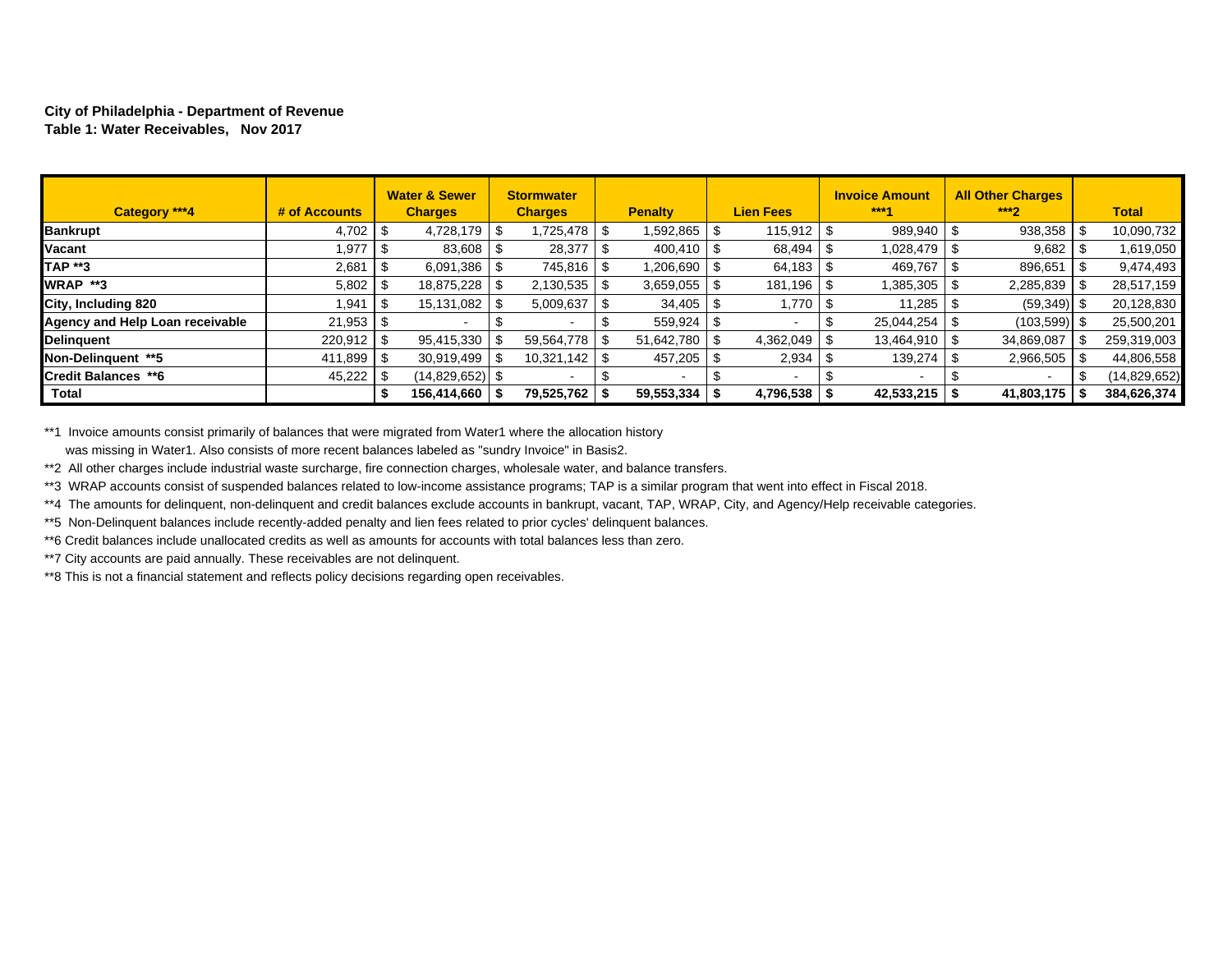# **City of Philadelphia - Department of Revenue Table 2: Comparison of Water Receivables, Nov 2017 and Oct 2017**

| <b>Category</b>               | <b>Nov 2017</b>      |    | <b>Oct 2017</b> | <b>1 Month Difference</b> |  |  |  |  |
|-------------------------------|----------------------|----|-----------------|---------------------------|--|--|--|--|
| <b>Bankrupt</b>               | \$<br>10,090,732     | \$ | 9,753,766       | \$<br>336,966             |  |  |  |  |
| <b>Nacant</b>                 | \$<br>1,619,050      | \$ | 1,626,322       | \$<br>(7, 271)            |  |  |  |  |
| <b>TAP **3</b>                | \$<br>9,474,493      | \$ | 7,503,681       | \$<br>1,970,812           |  |  |  |  |
| <b>I</b> WRAP<br>**1          | \$<br>28,517,159     | \$ | 29,485,969      | \$<br>(968, 810)          |  |  |  |  |
| City, Including 820           | \$<br>20,128,830     | \$ | 16,751,566      | \$<br>3,377,264           |  |  |  |  |
| Agency and Help Loan red      | \$<br>25,500,201     | S  | 25,556,794      | \$<br>(56, 593)           |  |  |  |  |
| Delinquent **2                | \$<br>259,319,003    | \$ | 258,226,317     | \$<br>1,092,685           |  |  |  |  |
| Non-Delinquent **2            | \$<br>44,806,558     | \$ | 44,878,365      | \$<br>(71, 806)           |  |  |  |  |
| <b>Credit Balances</b><br>**2 | \$<br>(14, 829, 652) | \$ | (14,969,624)    | \$<br>139,972             |  |  |  |  |
| <b>Total</b>                  | \$<br>384,626,374    | S  | 378,813,154     | \$<br>5,813,219           |  |  |  |  |

Note:

\*\*1 WRAP accounts consist of suspended balances related to low-income assistance programs.

\*\*2 These amounts exclude accounts in bankrupt, vacant, TAP, WRAP, City, and Agency/Help Loan categories.

\*\*3 TAP is a new low-income assistance program that went into effect in Fiscal 2018.

| <b>Category</b>             |    | <b>Nov 2017</b> |    | <b>Nov 2016</b> | <b>1 Year Difference</b> |
|-----------------------------|----|-----------------|----|-----------------|--------------------------|
| <b>Bankrupt</b>             | \$ | 10,090,732      | \$ | 8,661,786       | \$<br>1,428,946          |
| <b>Vacant</b>               | \$ | 1,619,050       | \$ | 2,210,785       | \$<br>(591, 734)         |
| <b>TAP **3</b>              | \$ | 9,474,493       | \$ |                 | \$<br>9,474,493          |
| <b>WRAP</b><br>**1          | \$ | 28,517,159      | \$ | 34,916,403      | \$<br>(6, 399, 244)      |
| City, Including 820         | \$ | 20,128,830      | \$ | 20,991,126      | \$<br>(862, 296)         |
| Agency and Help Loan red \$ |    | 25,500,201      | \$ | 27,525,686      | \$<br>(2,025,485)        |
| Delinquent **2              | \$ | 259,319,003     | \$ | 263,091,548     | \$<br>(3,772,545)        |
| Non-Delinquent **2          | \$ | 44,806,558      | \$ | 47,777,711      | \$<br>(2,971,152)        |
| <b>Credit Balances **2</b>  | \$ | (14, 829, 652)  | \$ | (15, 176, 613)  | \$<br>346,960            |
| <b>Total</b>                | S  | 384,626,374     | S  | 389,998,431     | \$<br>(5,372,058)        |

## **Table 3: Comparison of Water Receivables, Nov 2017 and Nov 2016**

Note:

\*\*1 WRAP accounts consist of suspended balances related to low-income assistance programs.

\*\*2 These amounts exclude accounts in bankrupt, vacant, TAP, WRAP, City, and Agency/Help Loan categories.

\*\*3 TAP is a new low-income assistance program that went into effect in Fiscal 2018.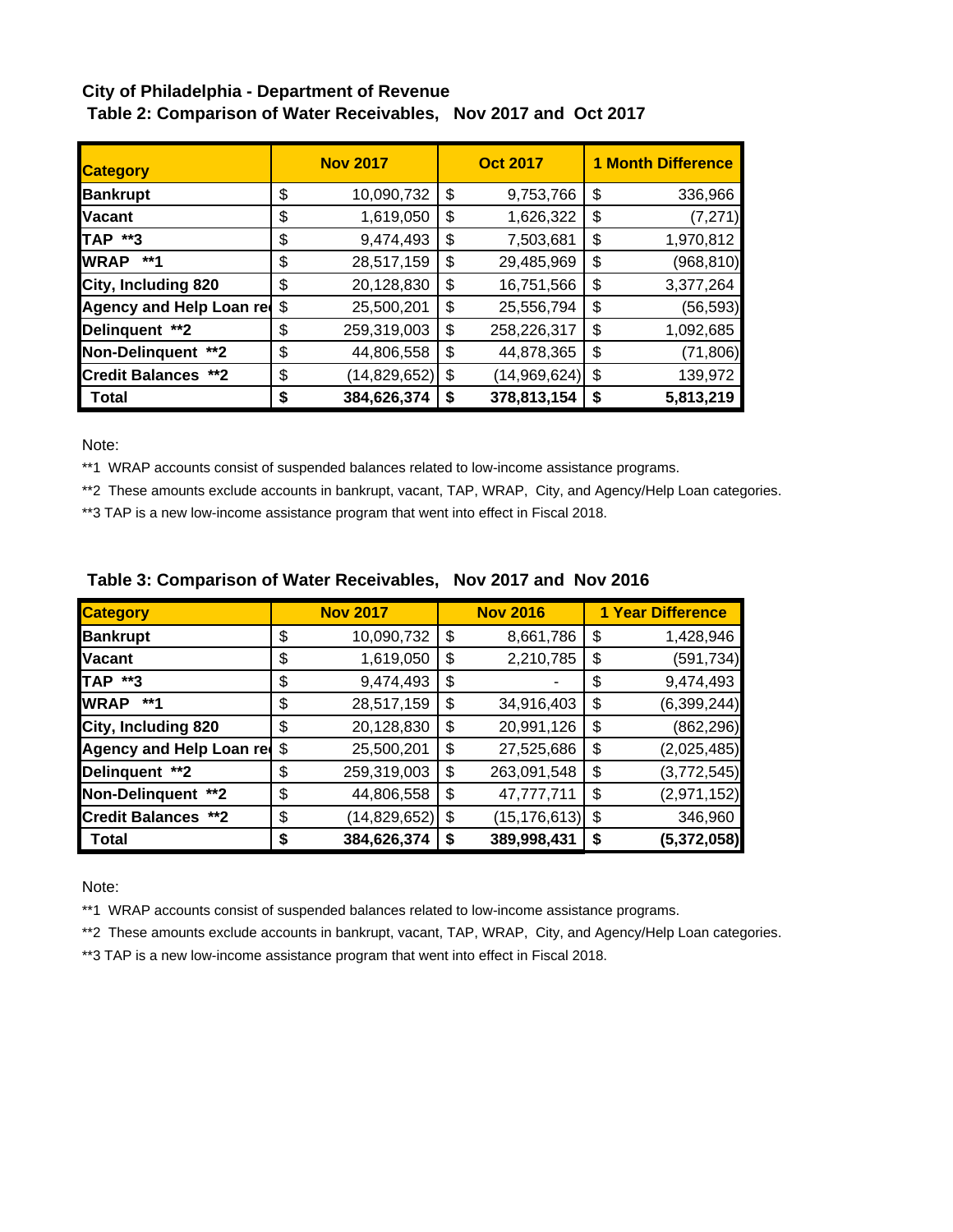#### **City of Philadelphia - Department of Revenue Table 4: Aging of Delinquent Accounts, November 2017**

| <b>Category of each delinguent bill **3</b> | $\frac{1}{2}$ of Accounts | <b>Water &amp; Sewer</b><br><b>Charges</b> | <b>Stormwater</b><br><b>Charges</b> | <b>Penalty</b>  | <b>Lien Fees</b> | <b>Invoice Amount</b><br>$***1$ | <b>All Other</b><br>Charges **2 | <b>Total</b> |
|---------------------------------------------|---------------------------|--------------------------------------------|-------------------------------------|-----------------|------------------|---------------------------------|---------------------------------|--------------|
| 3 months or less                            | 195,423 \$                | 16,714,224   \$                            | 7,100,342                           |                 | 337,009 \$       | $191,573$ $\frac{1}{3}$         | 2,300,129                       | 30,419,444   |
| 4 to 6 months                               | 90,095                    | $6,966,885$ \$                             | 4,082,237                           | 2,534,942       |                  | 116,064                         | 2,676,905                       | 16,377,033   |
| 7 to 12 months                              | 78,692 \$                 | 10,326,765 \$                              | 6,630,670 \$                        | 4,215,611       | 554,984          | 184,443 \$                      | 4,566,461                       | 26,478,935   |
| More than 1 year - less than 2 years        | 69,459 \$                 | 14,211,371                                 | 10,940,475                          | 8,658,823       | 375,794          | 896,380 \$                      | 6,659,282                       | 41,742,124   |
| More than 2 years - less than 5 years       | 63,178 \$                 | 24,979,468 \$                              | 22,387,308                          | 18,733,310 \$   | 1,287,959        | $.164,349$ \$                   | 8,689,930                       | 77,242,393   |
| More than 5 years                           | 46,056 \$                 | 22,216,617                                 | 8,423,746                           | 13,723,927      | 1,806,303 \$     | $10,912,101$ \ \$               | $9,976,380$ \$                  | 67,059,074   |
| Total                                       |                           | $95,415,330$   \$                          | 59,564,778                          | 51,642,780   \$ | 4,362,049        | 13,464,910                      | 34,869,087                      | 259,319,003  |

Note: All aging categories exclude bankruptcies, vacant properties, TAP, WRAP accounts, City accounts, and Agency/Help Loan receivables.

\*\*1 Invoice amounts consist primarily of balances that were migrated from Water1 where the allocation history

was missing in Water1. Also consists of more recent balances labeled as "sundry Invoice" in Basis2.

\*\*2 All other charges include industrial waste surcharge, fire connection charges, wholesale water, and balance transfers.

\*\*3 Delinquent amounts are assigned to the aging category on a bill-by-bill basis according to the age of each bill; one customer can have delinquent amounts in multiple categories.